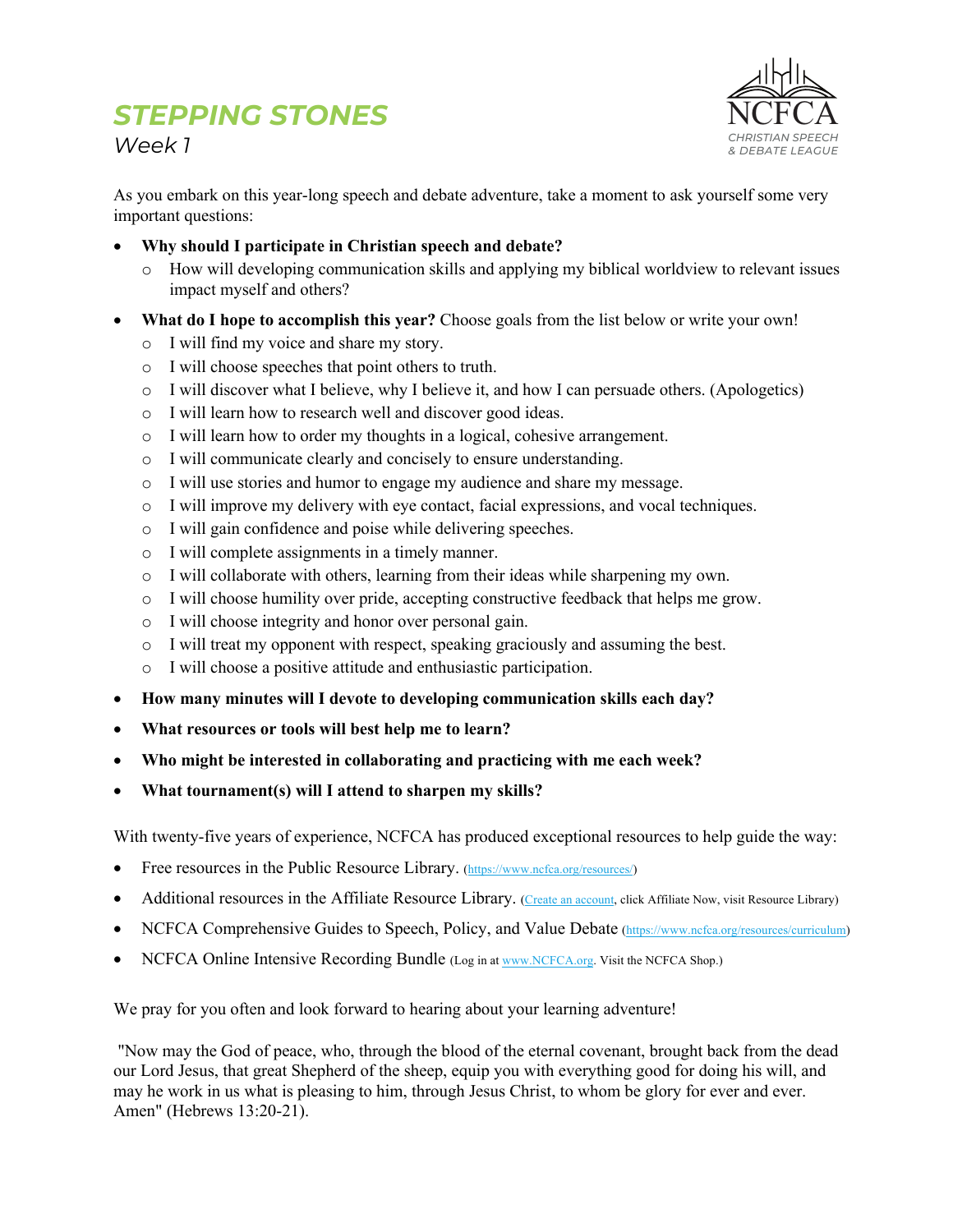*Week 1*



#### Student READ **Selecting Your Topic** (Speech Competitor's Handbook, Platform Mod A) WATCH Summit Session 1: Finding Your Voice (Free in the Resource Library) SET 3 goals for the year. What do you hope to accomplish? COMPLETE Topic Lists, Brain Dump Worksheet, Mind Map Worksheet, Fill in the Gaps Worksheet (Speech Competitor's Handbook, Platform Mod A) Parent/ Coach CONSIDER I Peter 3:15 WARM-UP Three About Me\* DISCUSS What is platform speech and why should we participate? What topic did you choose? Why do you love it? What value will it provide to your audience? PREVIEW Active Research (Stories, Books, Online Articles, Interviews)

#### *Speech (Big Ideas: What is a platform speech? How do I select a platform speech topic?)*

#### *Policy Debate (Big Idea: What is policy debate? What is our resolution?)*

| Student | <b>READ</b>     | <b>Introduction to Policy Debate (Policy Competitor's Handbook, L1)</b>       |
|---------|-----------------|-------------------------------------------------------------------------------|
|         | <b>WATCH</b>    | Summit Session 10: Preparing for Policy Debate (Free in the Resource Library) |
|         | <b>SET</b>      | 3 goals for the year. What do you hope to accomplish?                         |
|         | RESEARCH        | The Policy Debate Resolution White Paper (Free in the Resource Library)       |
|         |                 | What is the European Union? What are its parts? Why was it formed?            |
| Parent/ | <b>CONSIDER</b> | I Peter 3:15                                                                  |
| Coach   | WARM-UP         | Five Good Reasons**                                                           |
|         | <b>DISCUSS</b>  | What is policy debate and why should we participate?                          |
|         |                 | (Find additional discussion questions in the Policy Coach's Manual)           |
|         | <b>COMPLETE</b> | Activity 1.1 Outline Speech Order (Policy Coach's Manual)                     |
|         |                 | Activity 1.2 Bible Study (Policy Coach's Manual)                              |
|         | <b>PREVIEW</b>  | Argumentation (Toulmin and Claim-Warrant-Impact Models)                       |

#### *Value Debate (Big Ideas: What is value debate? What is our resolution?)*

| Student | <b>READ</b>     | <b>Introduction to Value Debate (Value Competitor's Handbook, L1)</b>        |
|---------|-----------------|------------------------------------------------------------------------------|
|         |                 | Learning Logic 1 (Value Competitor's Handbook, LL1)                          |
|         | <b>WATCH</b>    | Summit Session 13: Preparing for Value Debate (Free in the Resource Library) |
|         | <b>SET</b>      | 3 goals for the year. What do you hope to accomplish?                        |
|         | <b>RESEARCH</b> | The Value Debate Resolution White Paper (Free in the Resource Library)       |
|         |                 | What are democratic elections? What are its parts? Why was it formed?        |
| Parent/ | <b>CONSIDER</b> | I Peter $3:15$                                                               |
| Coach   | WARM-UP         | Five Good Reasons**                                                          |
|         | <b>DISCUSS</b>  | What is value debate and why should we participate?                          |
|         |                 | (Find additional discussion questions in the Value Coach's Manual)           |
|         | <b>COMPLETE</b> | Activity 1.1 Speech Order (Value Coach's Manual)                             |
|         |                 | Activity 1.2 Bible Study (Value Coach's Manual)                              |
|         | <b>PREVIEW</b>  | Argumentation (Claim-Warrant-Impact Model)                                   |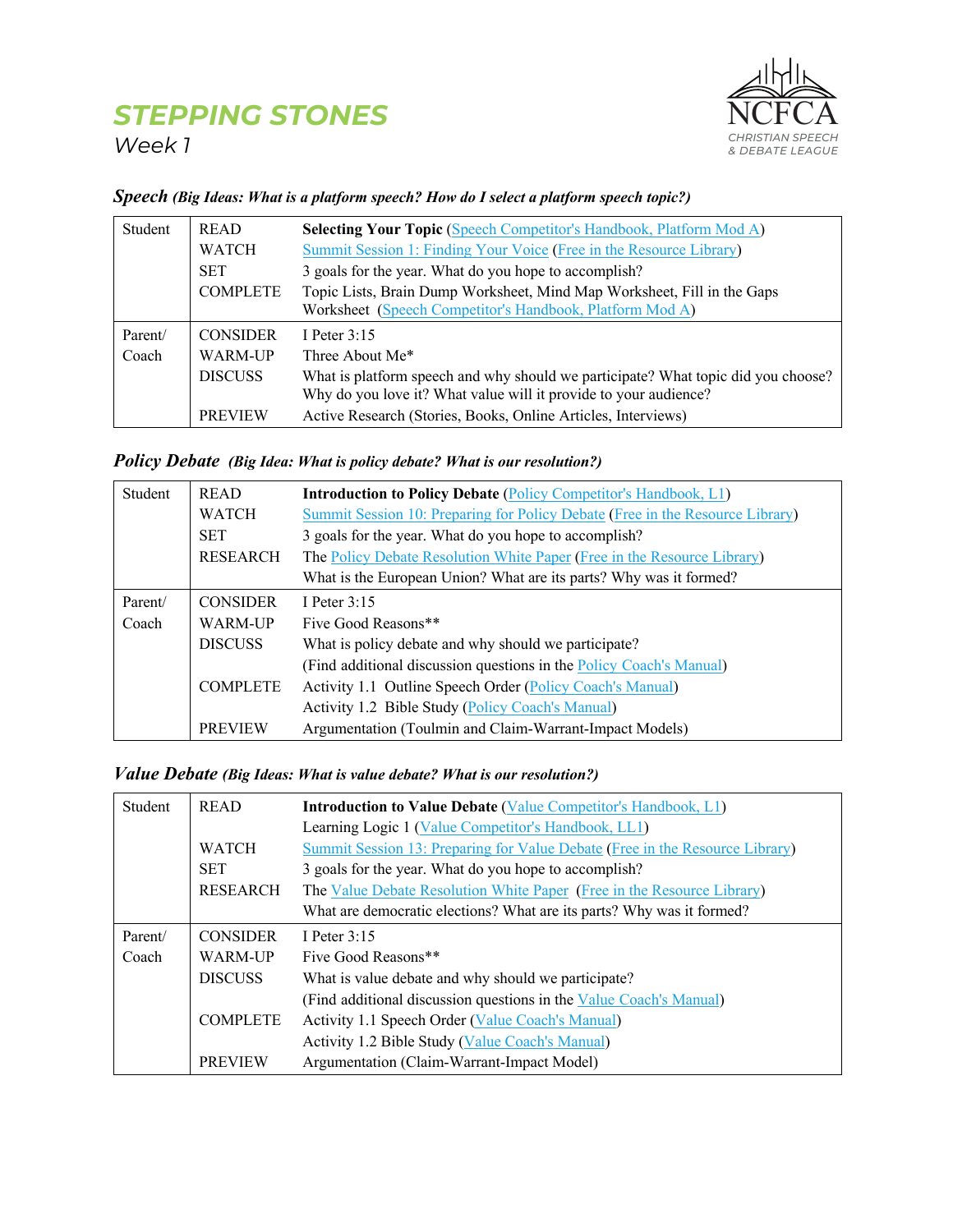*Week 1*

# NCFCA *CHRISTIAN SPEECH & DEBATE LEAGUE*

## *GAME - THREE ABOUT ME*

- *Cut the cards below.*
- *Invite students to come to the front of the room, draw a slip of paper, and share facts while displaying the assigned emotion.*
- *Ask the audience to guess the emotion.*
- *SCALE: If your group is large, divide into groups of 4-8 students and have parents facilitate.*

┱

• *EXTEND: How do emotions affect speech presentations?*

| <b>EXUBERANT</b>               | <b>NERVOUS</b>                   |
|--------------------------------|----------------------------------|
| My name is                     | My name is                       |
| One thing that annoys me is    | One subject that I enjoy is      |
| My favorite day of the week is | My favorite song is              |
| I wish I could                 | I wish I could                   |
| <b>AFRAID</b>                  | <b>JOYFUL</b>                    |
| My name is                     | My name is                       |
| One movie that I enjoy is      | One sport that I enjoy is        |
| My favorite animal is          | My favorite dessert is           |
| I wish I could                 | I wish I could                   |
| <b>SAD</b>                     | <b>BOLD</b>                      |
| My name is                     | My name is                       |
| One thing I'd like to buy is   | One thing I love about my Dad is |
| My favorite color is           | My favorite fruit is             |
| I wish I could                 | I wish I could                   |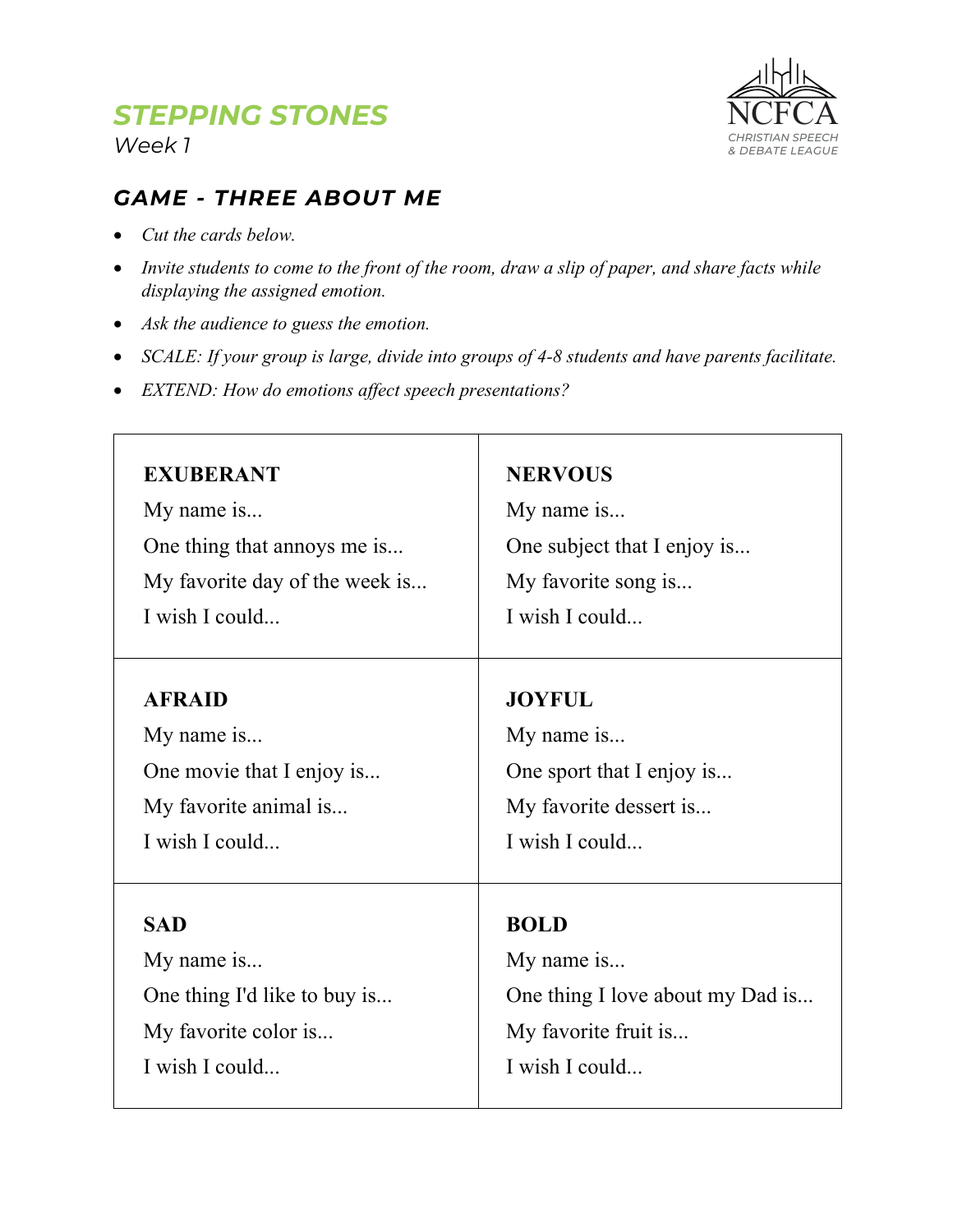*Week 1*



| <b>GRUMPY</b>                     | <b>BORED</b>                       |
|-----------------------------------|------------------------------------|
| My name is                        | My name is                         |
| One thing I love to eat is        | One thing I like about summer is   |
| My favorite book is               | My favorite day of the week is     |
| I wish I could                    | I wish I could                     |
| <b>ROBOTIC</b>                    | <b>PROUD</b>                       |
| My name is                        | My name is                         |
| One place I love to visit is      | One game I enjoy playing is        |
| My favorite ice cream is          | My favorite restaurant is          |
| I wish I could                    | I wish I could                     |
| <b>ANNOYED</b>                    | <b>RELAXED</b>                     |
| My name is                        | My name is                         |
| One thing I like about winter is  | One thing I love about Illinois is |
| My favorite school subject is     | My favorite cereal is              |
| I wish I could                    | I wish I could                     |
| SHY                               | <b>OVERWHELMED</b>                 |
| My name is                        | My name is                         |
| One thing I love about Sundays is | One thing I like about Spring is   |
| My favorite breakfast is          | My favorite inside activity is     |
| I wish I could                    | I wish I could                     |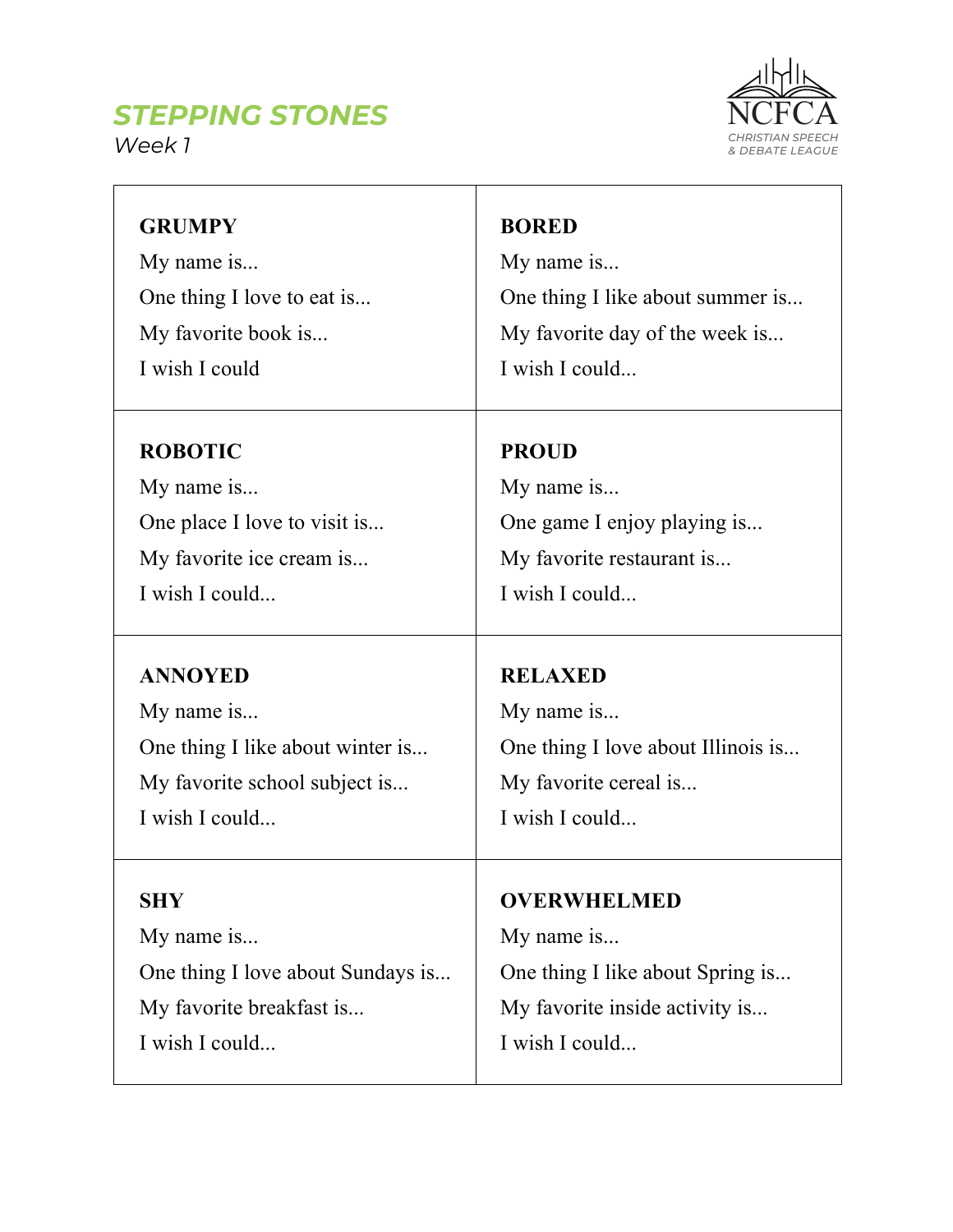



| <b>FURIOUS</b>                   | <b>DEPRESSED</b>                 |
|----------------------------------|----------------------------------|
| My name is                       | My name is                       |
| One thing that makes me laugh is | One pet I would enjoy having is  |
| My favorite outside activity is  | My favorite computer program is  |
| I wish I could                   | I wish I could                   |
| <b>SURPRISED</b>                 | <b>SCARED</b>                    |
| My name is                       | My name is                       |
| One thing that makes me laugh is | One cartoon I enjoy reading is   |
| My favorite outside activity is  | My favorite memory is            |
| I wish I could                   | I wish I could                   |
| <b>FRUSTRATED</b>                | <b>SILLY</b>                     |
| My name is                       | My name is                       |
| One thing that makes me cry is   | One cartoon I enjoy reading is   |
| My favorite day of the week is   | My favorite memory is            |
| I wish I could                   | I wish I could                   |
| <b>RELIEVED</b>                  | <b>EMBARRASSED</b>               |
| My name is                       | My name is                       |
| One thing that makes me mad is   | One thing I love about my mom is |
| My favorite hobby is             | My favorite kind of soda is      |
| I wish I could                   | I wish I could                   |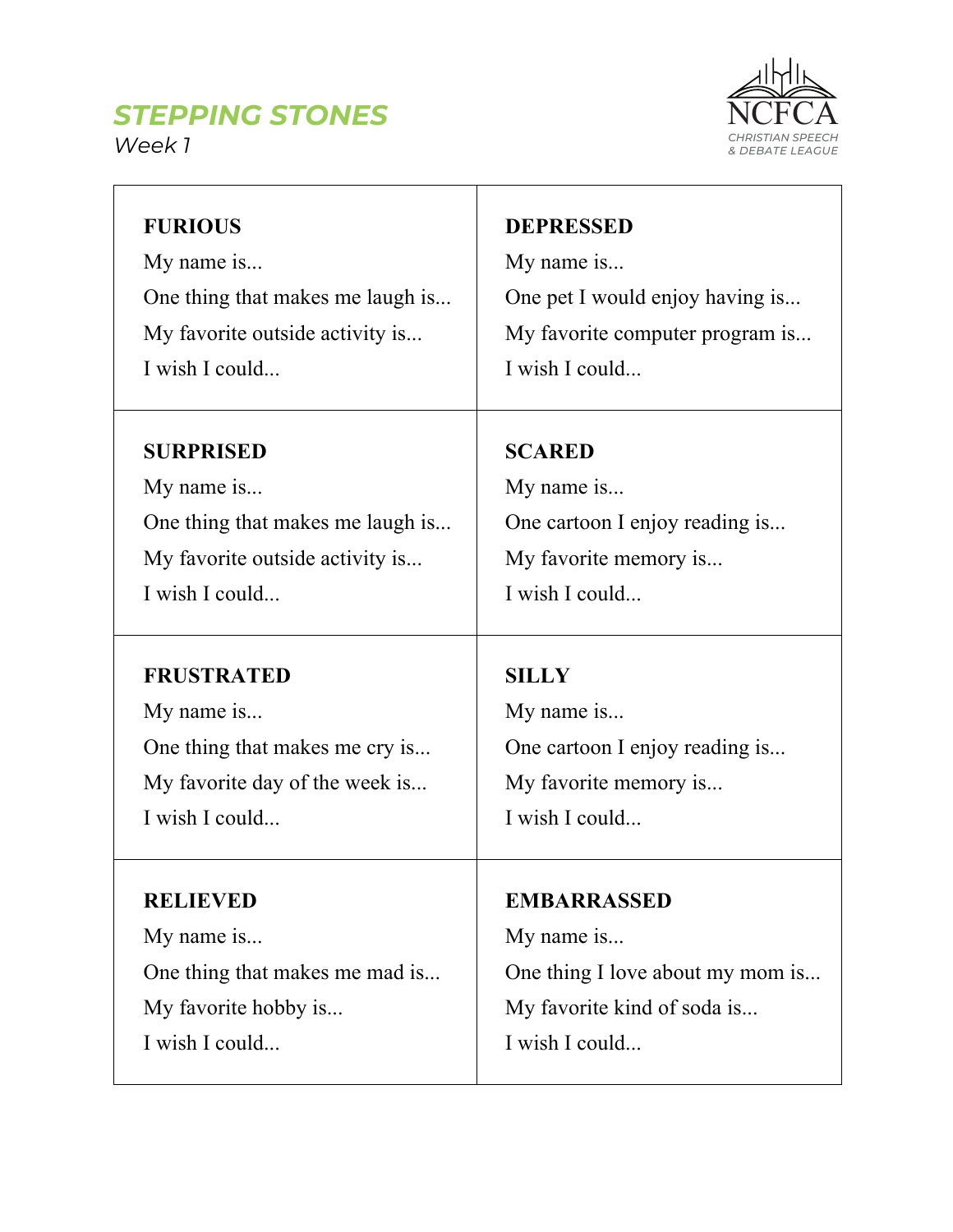

*Week 1*

## *GAME - GIVE ME FIVE GOOD REASONS*

- *Cut the resolutions below into strips.*
- *Invite two students to the front of the room and say, "In this game, you will draw a resolution. The first student must give a good reason to affirm the issue. The second must give a good reason that we should negate the issue. We'll keep alternating until both have shared 5 good reasons or have no additional reasons to share."*
- *SCALE: If your group is large, divide into groups of 4-8 students and have a parent facilitate each group.*
- *IMPACT: When debating, we must provide logical reasons that support our positions.*
- *EXTEND: Ask the students: How did you feel when sharing your reasons? Did it get easier or harder as you went along?*
- ISSUE: Whether soda should be banned
- AFF: Soda SHOULD be banned.
- NEG: Soda SHOULD NOT be banned.
- ISSUE: Whether parents should give a weekly allowance to children
- AFF: Parents SHOULD give a weekly allowance to their children.
- NEG: Parents SHOULD NOT give a weekly allowance to their children.
- ISSUE: Whether men should grow facial hair
- AFF: Men SHOULD grow facial hair.
- NEG: Men SHOULD NOT grow facial hair.
- ISSUE: Whether homeschoolers should join Speech Club
- AFF: Homeschoolers SHOULD join a Speech Club.
- NEG: Homeschoolers SHOULD NOT join a Speech Club.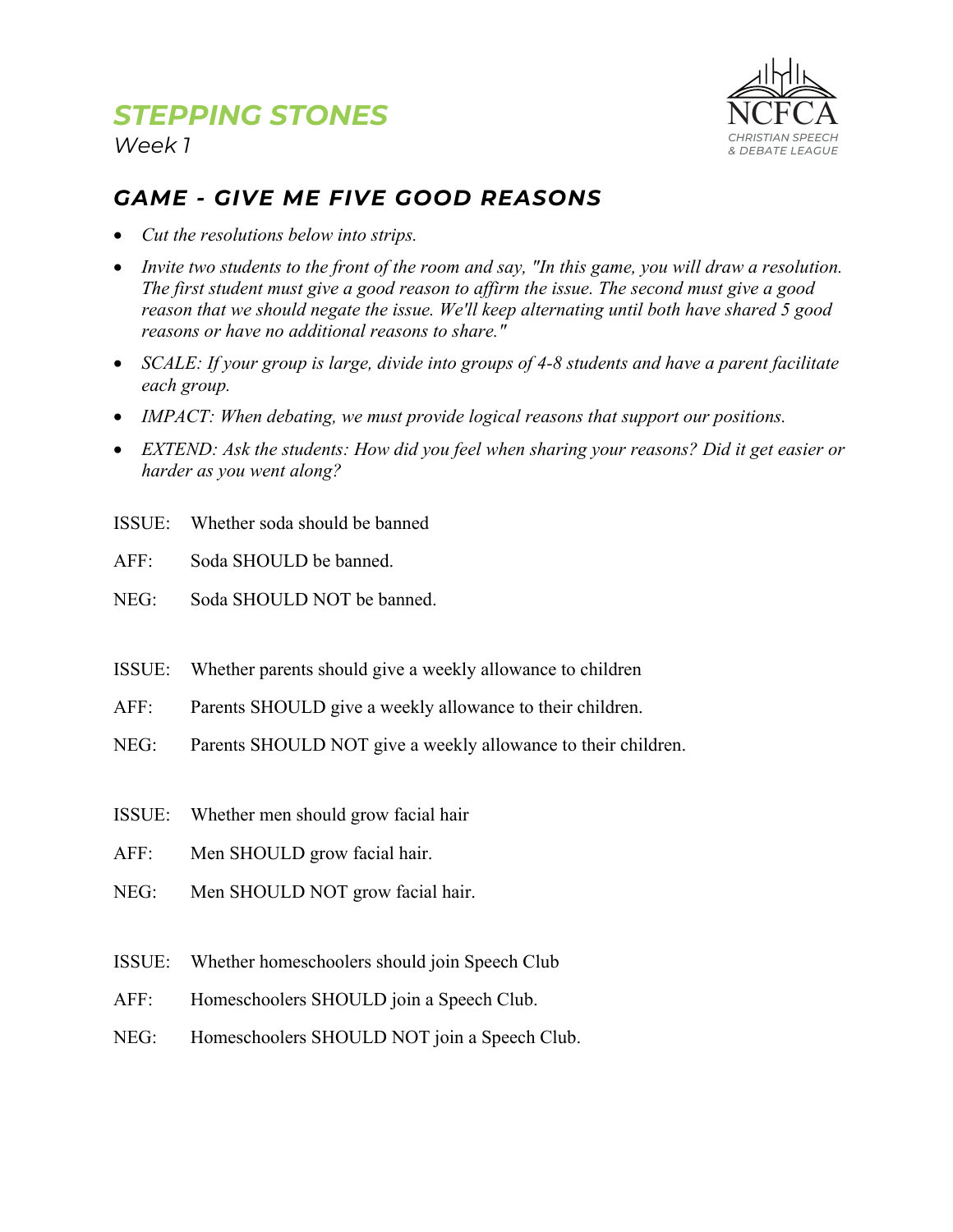## *STEPPING STONES Week 1*



- ISSUE: Whether the Geico Gecko should be elected president
- AFF: The Geico Gecko SHOULD be elected president.
- NEG: The Geico Gecko SHOULD NOT be elected president.
- ISSUE: Whether teenagers should be required to get a job
- AFF: Teenagers SHOULD be required to get a job.
- NEG: Teenagers SHOULD NOT be required to get a job.
- ISSUE: Whether debate camp students should wear uniforms
- AFF: Debate club members SHOULD wear uniforms.
- NEG: Debate club members SHOULD NOT wear uniforms.
- ISSUE: Whether churches should be required to sing hymns
- AFF: Churches SHOULD be required to sing hymns.
- NEG: Churches SHOULD NOT be required to sing hymns.
- ISSUE: Whether students should complete math in the summer
- AFF: Students SHOULD complete math in the summer.
- NEG: Students SHOULD NOT complete math in the summer.
- ISSUE: Whether every family should own a dog
- AFF: Every family SHOULD own a dog.
- NEG: Every family SHOULD NOT own a dog.